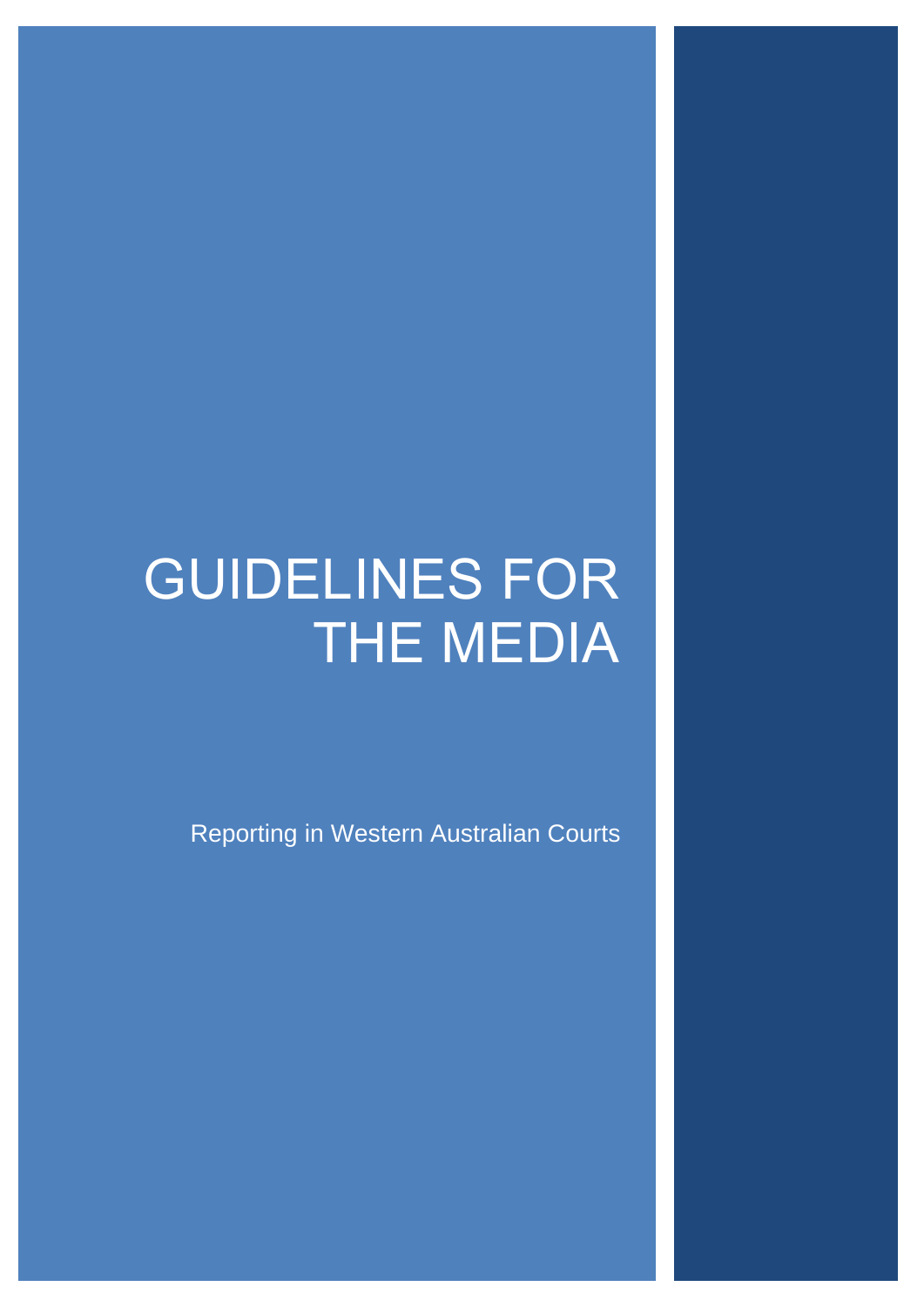## **Contents**

| Media Liaison and Facilities<br>16 |
|------------------------------------|
|                                    |
|                                    |
|                                    |
|                                    |
|                                    |
|                                    |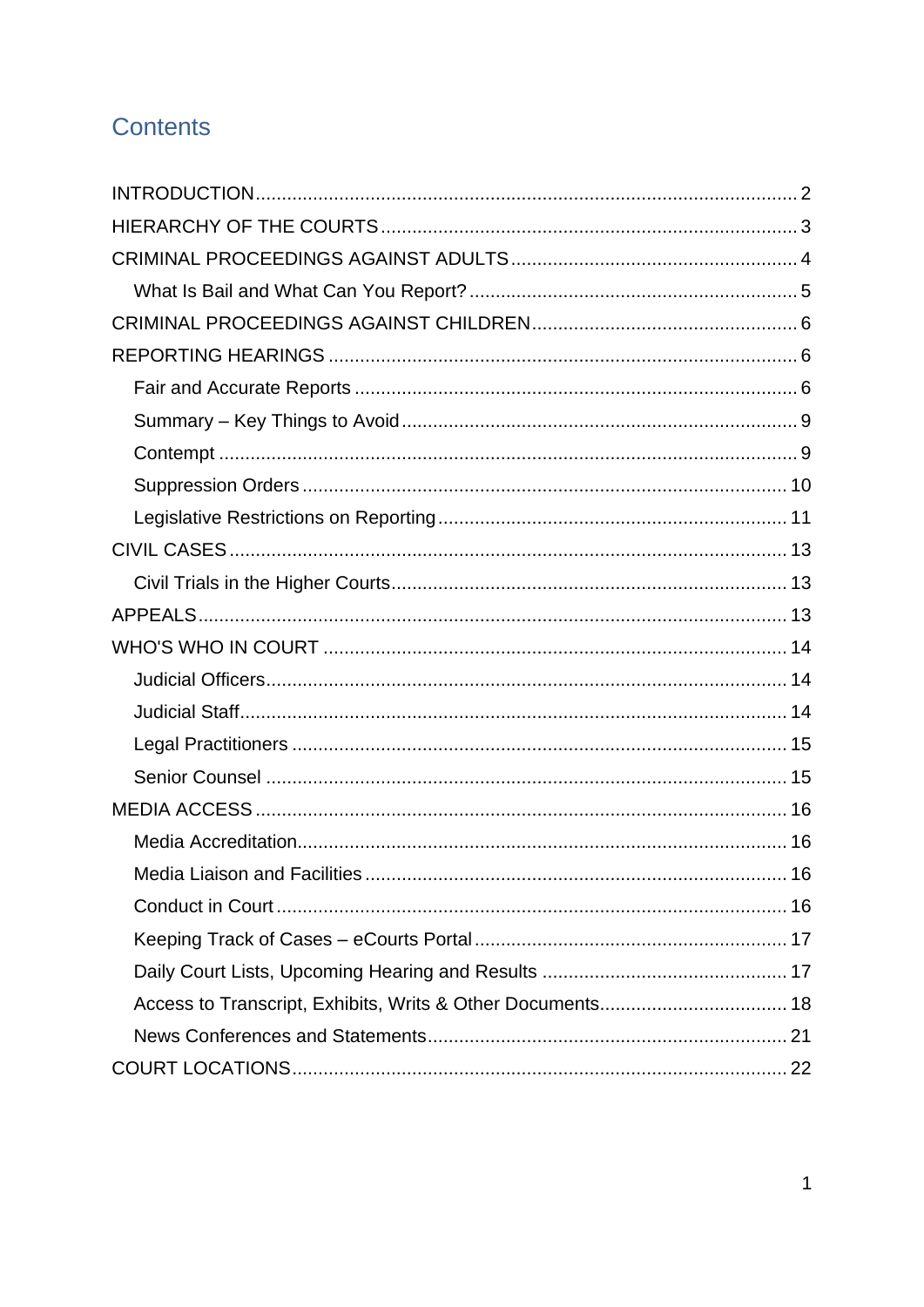## <span id="page-2-0"></span>**INTRODUCTION**

The courts in Western Australia are open to the public and the principle of open justice is a fundamental tenet of our justice system. The media has a vitally important role in disseminating information about the justice system, and in doing so, improving the public's understanding of and access to that system.

This publication provides a basic guide for media representatives reporting the hearing and outcome of cases in Western Australian courts to assist in ensuring those reports are fair and accurate, and do not prejudice a just result.

It is stressed that independent, expert legal advice should be sought if you are in any doubt about the issues you will report and how you will report them.

For further information relating to media and the Western Australian courts, contact the Manager, Media & Public Liaison for the Courts:

T: (08) 9421 5303, M: 0439 953 898 or E: [courtmedia@justice.wa.gov.au](mailto:courtmedia@justice.wa.gov.au)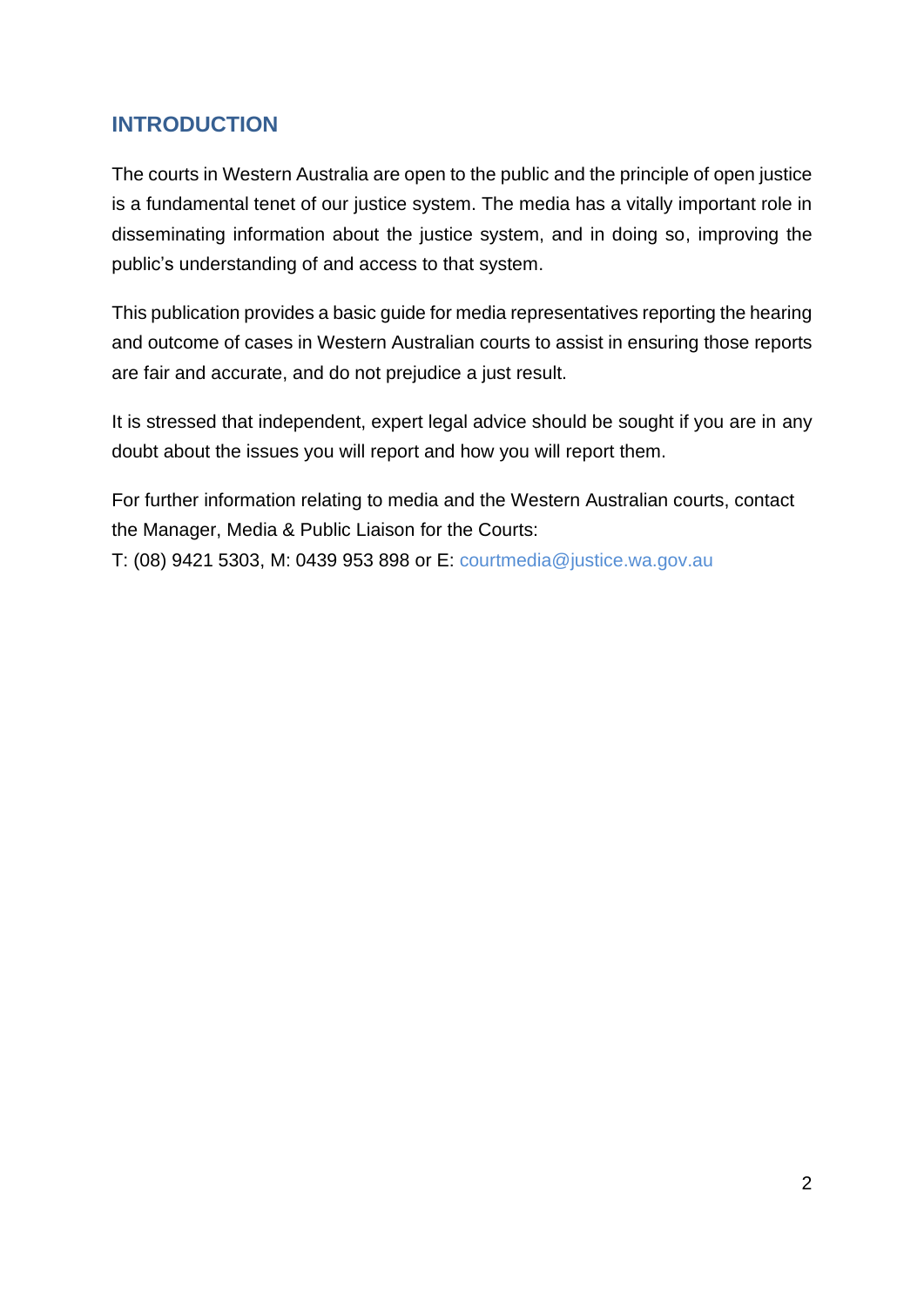## <span id="page-3-0"></span>**HIERARCHY OF THE COURTS**

The courts which have jurisdiction or authority in Western Australia are the High Court of Australia, the Federal Court of Australia, the Supreme Court of Western Australia, the Family Court of Western Australia, the District Court of Western Australia, the Magistrates Court of Western Australia, and the Children's Court of Western Australia. The Coroner's Court of Western Australia is a specialist court established to investigate certain types of deaths.

Courts operate in a hierarchical system. The importance of that system is that a court is bound by any decision of a higher court.

In Western Australia, the hierarchy moves upwards from the Magistrates Court to the District Court and then to the Supreme Court (the Court of Appeal is a Division of the Supreme Court). Appeals from a judge of the State Administrative Tribunal are heard by the Supreme Court. To go above the Supreme Court, a case must go to the High Court of Australia, the ultimate Australian court from which there is no appeal.

Where a matter has not been decided by decisions in that hierarchy, state courts will have regard to decisions of other state courts and courts in common law countries overseas, particularly England and Wales, Canada, the United States and New Zealand.



3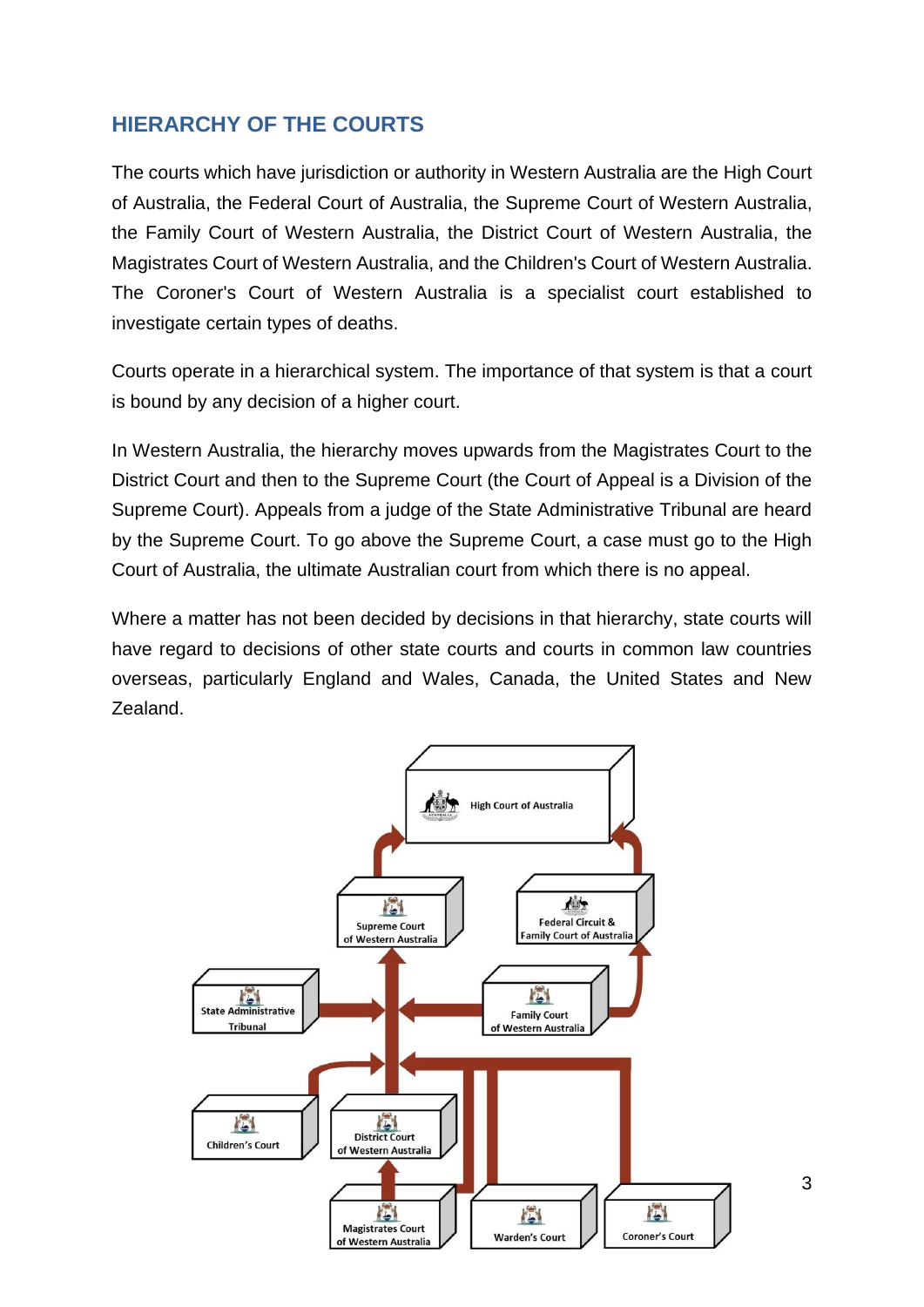## <span id="page-4-0"></span>**CRIMINAL PROCEEDINGS AGAINST ADULTS**

When someone is charged with a criminal offence the seriousness of the offence puts it into one of two categories.

Criminal offences are described as summary or indictable. A person charged with a criminal offence is called "the accused" until they are either convicted or acquitted (found to be not guilty).

**Summary** offences are usually dealt with by a **magistrate**.

A person may be arrested or issued with a summons requiring him or her to attend court. At the first appearance, the accused may ask that the matter be adjourned in order to seek legal advice, or may enter a plea. If the plea is guilty, the magistrate will hear the facts of the case and impose a penalty. If the plea is not guilty, the matter will be remanded to a defended hearing when the magistrate will hear evidence from the prosecution and the defence before deciding whether or not to convict and impose a penalty. Note: When a person is remanded, it could be either on bail (in the community) or in custody.

**Indictable** offences are usually dealt with by a **judge and jury**, or **judge alone** in the Supreme or District Courts but many of them can be heard by a magistrate. Indictable offences which can be heard in the Magistrates Court are called 'each way offences'. If a magistrate decides that an indictable charge is to be heard in that jurisdiction, the procedure is similar to that for a summary offence.

If someone is charged with an indictable offence, they first appear in the Magistrates Court where the prosecution provides a copy of the available evidence (known as a prosecution brief). This brief is not a public document.

Once this has occurred the person must enter a plea to the charge. The person is then committed (sent to) to a higher court (District or Supreme). If the plea is **guilty,** the person is committed for **sentence**. If the plea is **not guilty,** the person is committed for **trial**.

If a person is committed for sentence, he or she will appear before a judge at what is known as a **Pleas Day** (Supreme Court) or the **Sentence Mention List** (District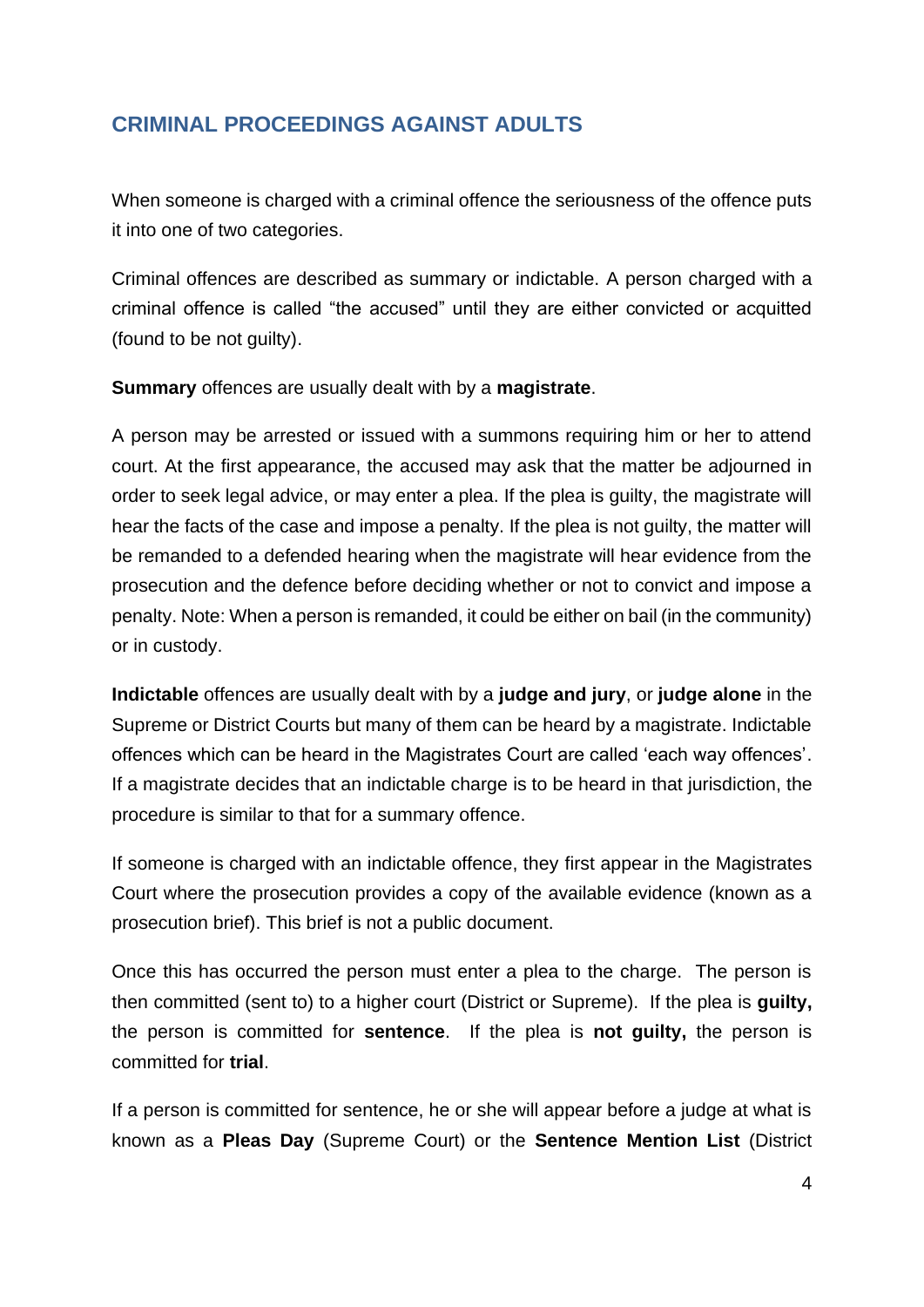Court). Reports will often be ordered at the time of committal for the purposes of sentencing. These reports are confidential.

If a person is committed for trial in the District or Supreme Court, he or she will appear before a judge at what is known as a **First Appearance** (Supreme Court) or a **Trial Listing Hearing** (District Court). At that time, trial dates can be set or the matter may be adjourned to a status conference. The prosecution will present an indictment to the court, which is a document containing the charge or charges, and the accused will be required to enter a plea to this indictment. This is called being arraigned. A trial will occur at a later time, before a judge and jury or, on application, by judge alone.

It is important to remember when covering a trial that the accused, the person on trial, is innocent until convicted either by pleading guilty to a charge or being found guilty after trial, and you should not report alleged crimes as fact.

In the case of people who are charged with offences that can only be dealt with by the Supreme Court, after their first appearance in a Magistrates Court, they will be sent to the **Stirling Gardens Magistrates Cour**t. This is a court specially set up to deal with such matters. It sits in Court 6 of the old Supreme Court building. It should be noted that it is a Magistrates Court, not the Supreme Court, so cases will not be finalised in this court. Matters that can only be dealt with in the Supreme Court are murder and manslaughter.

#### <span id="page-5-0"></span>**What Is Bail and What Can You Report?**

A person facing charges may apply to a court for bail. On a bail application, there may be discussion about the strength or weakness of the prosecution case. Where the person has pleaded not guilty and the matter is going to trial, there may be a need to ensure that nothing said during the bail application affects potential jurors. This is because the evidence at the trial may not be the same as anticipated at the bail application or because the judge hearing the bail application may express a view about the strength of the prosecution case. For this reason, the proceedings and the decision on bail applications are often suppressed until the end of any trial. The fact that a person is on bail is usually not suppressed, but the reasons why often are. Care needs to be used in reporting bail proceedings for this reason. Note: For murder charges, a bail application must be dealt with in the Supreme Court.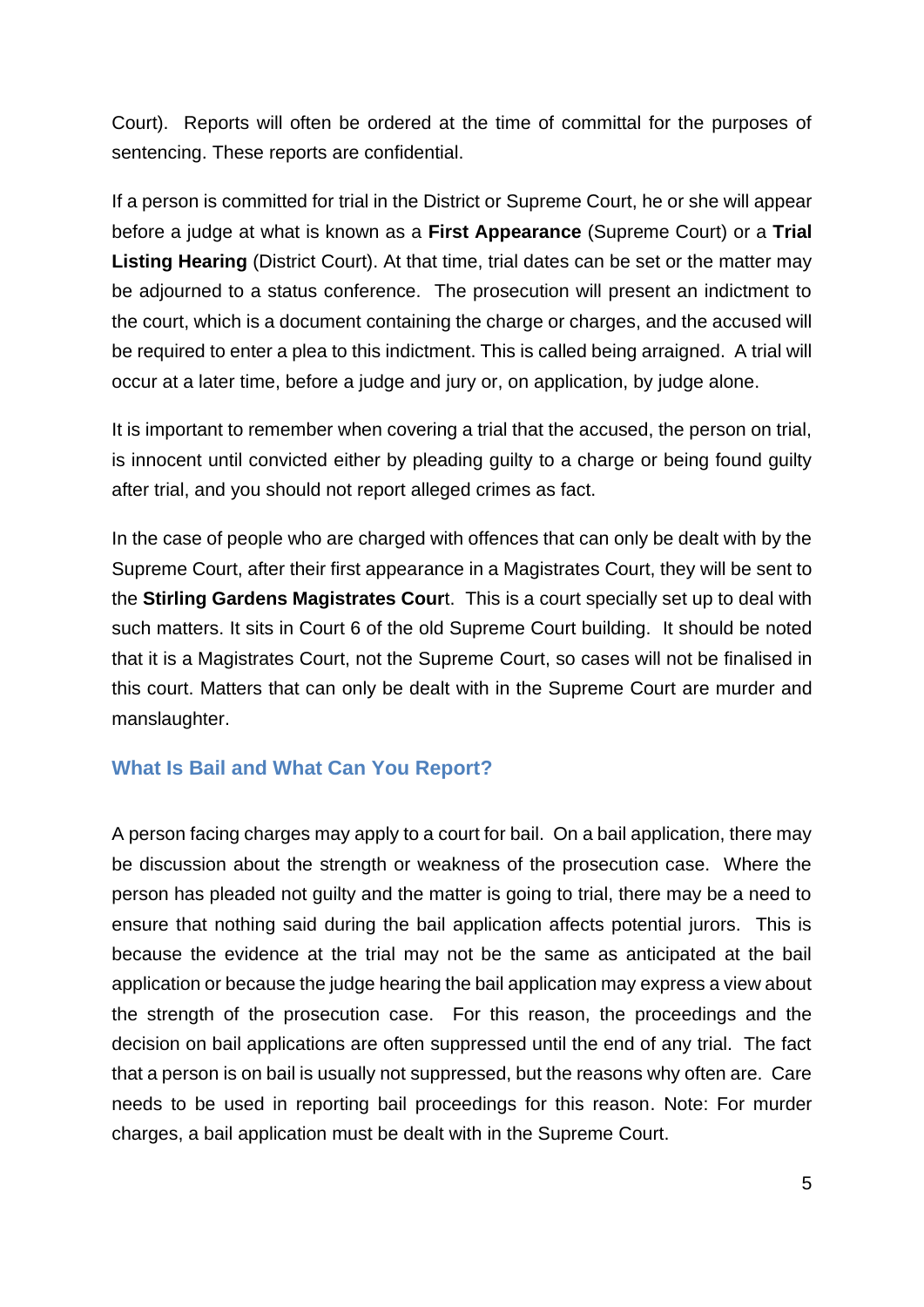## <span id="page-6-0"></span>**CRIMINAL PROCEEDINGS AGAINST CHILDREN**

The Children's Court of Western Australia deals with offences alleged to have been committed by young people aged 10 to 17 years. The Perth Children's Court is located at 160 Pier Street in Perth; however, children's court cases are also heard in other courthouses throughout the State. If a young person turns 18 after the date of the alleged offence, he or she will still appear before the Children's Court.

The Court also deals with protection and care applications for children under the age of 18 years.

The *Children's Court of Western Australia Act 1988* prohibits the publication of information that could identify a child who is concerned in proceedings in the Children's Court, including any child who is a victim or alleged victim of any offence, and a witness. That prohibition can also extend to children dealt with in the Supreme Court, the District Court and the Court of Appeal.

Note: Media must have the name of the accused to seek upcoming dates and results from Children's Court matters. For cases before the Perth Children's Court, your request should be emailed to the court directly: [childrenscourt@justice.wa.gov.au.](mailto:childrenscourt@justice.wa.gov.au) Please use your work email account, not a private email address.

## <span id="page-6-1"></span>**REPORTING HEARINGS**

**Please note that the information contained here is meant as a reference only. It is not legal advice. If in doubt about an issue raised, you should seek your own legal advice.**

#### <span id="page-6-2"></span>**Fair and Accurate Reports**

The media works under pressure to be first with the news and must also cope with time and space constraints. However, the media has an obligation to the people involved in cases to report proceedings accurately and fairly, and a wider obligation to ensure that justice is properly conveyed to the community.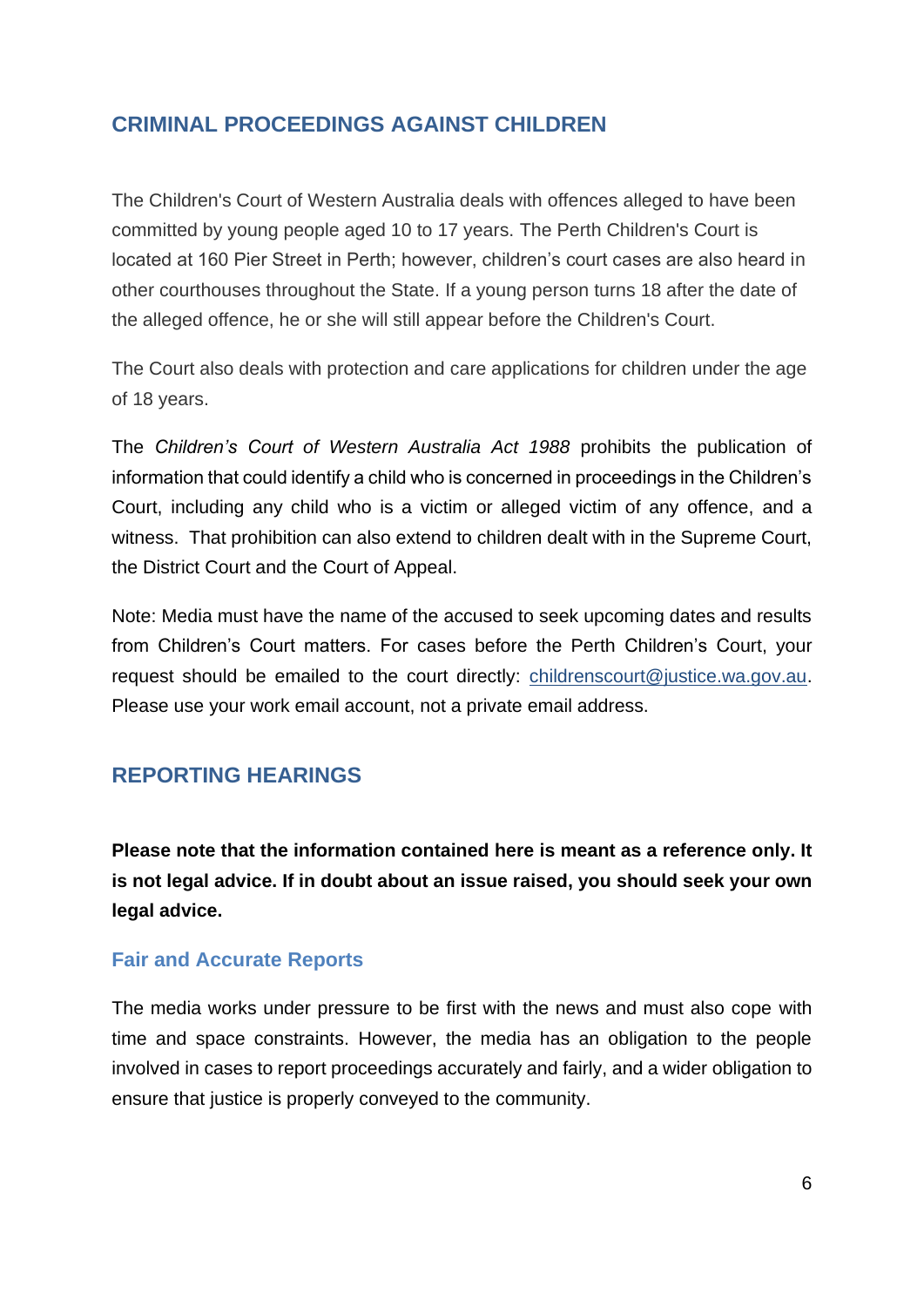In general terms, the media should not publish or report anything prior to a jury trial which may have the tendency to interfere with, or to prejudice, the fairness of any trial of an accused person. Neither should the media publish anything prior to a trial (by a jury or judge alone) which undermines the presumption of innocence.

There are certain well-known areas of particular sensitivity where special caution should be exercised and legal advice taken prior to publication. For example, one such area would be the publication of a photograph of an accused where identity or identification may be an issue.

Generally, the following guidelines apply for the reporting of criminal proceedings likely to be heard before a jury. These guidelines are aimed at ensuring that the jury in a particular criminal trial arrives fairly and in an unbiased manner at their verdict.

## 1. **The media should not publish or report anything which takes place in court in the absence of the jury.**

A *voir dire* is essentially oral evidence and argument in court to decide whether evidence is legally admissible in a trial. For instance, the voir dire may determine whether a witness is competent to give evidence or whether a confession was properly obtained. A voir dire is held in the absence of the jury and must not be published or reported.

During a trial, the jury is occasionally sent out of the courtroom so that legal argument can be heard as to the admissibility of evidence, and for other reasons. This argument cannot be reported at least until the matter has been finally disposed of, including any appeal and subsequent re-trial.

## 2. **Any previous convictions of the accused should not be published or reported before the verdict is delivered at the conclusion of a trial.**

3. **Any confession of an accused should not be published before it has been played or discussed in open court.**

4. **Evidence of likely witnesses should not be published before trial.**

5. **Charges outstanding here or elsewhere, such as in another country or state, should not be published or reported.**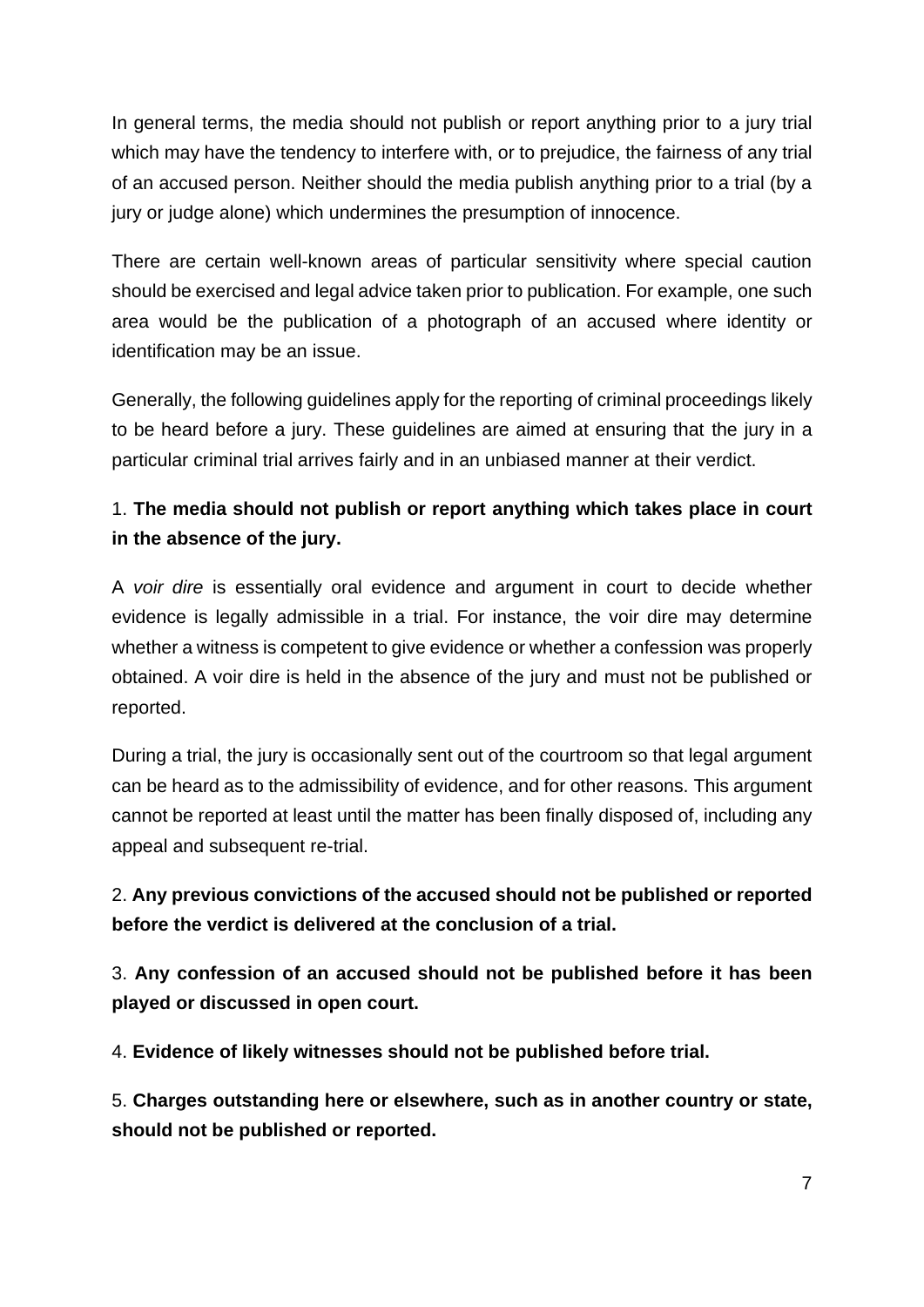6. **The accused should not be shown being escorted between court buildings and the prison van.**

## 7. **Reporters should also avoid stating that the accused is in custody, unless that fact has been stated in open court before the jury.**

It is considered prejudicial to the accused to reveal either that he was denied bail or is in gaol on another offence.

## 8. **Particular security arrangements of which the jury would not be aware should not be published or reported.**

9. **Do not publish other unrelated prejudicial information about an accused shortly before or during their trial before a jury.**

An accused coming up for jury trial in the near future may be arrested and charged with new and unrelated charges. Journalists should be alert to this possibility and check when an accused is coming up for trial so as to avoid inadvertent prejudice to an accused.

10. **Care is needed if a co-accused is to have a separate trial.**

11. **When cases that have received extensive publicity at the time of the offence get to trial, reporters should be careful not to background the case beyond what is told to the jury**.

This is something of particular relevance to television reports using file footage.

## 12. **Care over identification - someone does not need to be named to be identified**.

Details of the circumstances of an offence can also lead to identification which could breach, for example, the prohibition on identifying sexual assault victims or children involved in Children's Court proceedings.

With photographs or footage, concealing the face may not be sufficient to prevent identification - distinctive clothing, a broken limb or a distinctive gait may identify someone.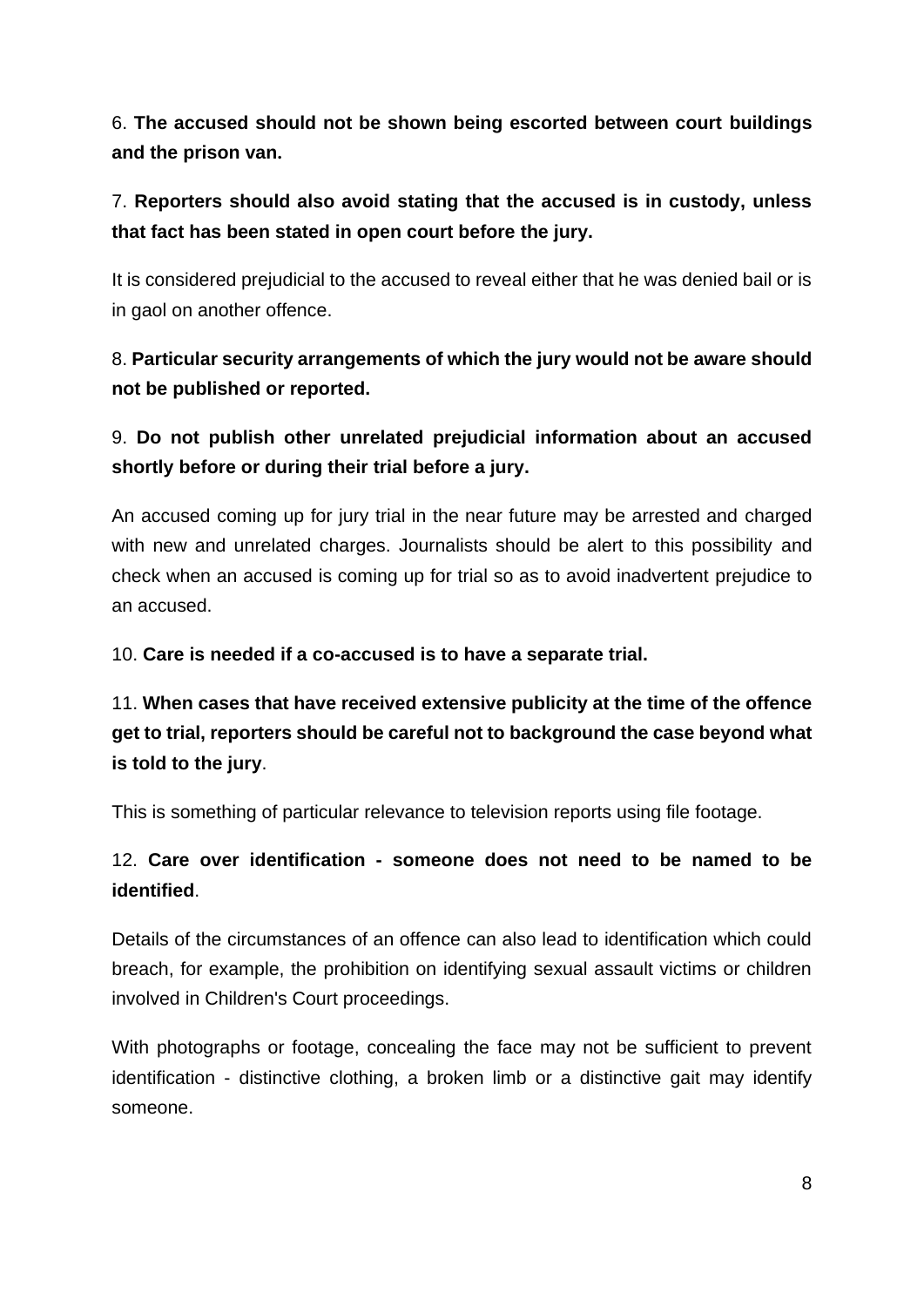There are additional categories of witnesses where care should be exercised, even if a non-publication order has not been made. Revealing the identity (including photographs) of an undercover police officer or a police informer is one example, as this could put their safety at risk.

It is an offence under the *Witness Protection (Western Australia) Act 1996* (section 35) to disclose information about the identity, location or circumstances of someone in witness protection, or even to disclose that a person is on the program.

## <span id="page-9-0"></span>**Summary – Key Things to Avoid**

- Revealing prior convictions
- Breaching any non-publication (suppression) orders
- Reports that imply guilt or innocence of the accused
- Reports including interviews that could affect witnesses
- Comments, as distinct from reports of the court case
- Confessions before a case is finalised
- Pictures of the accused where identity is an issue
- Reporting anything said in the absence of the jury
- Any contact with jurors or identification of jurors
- Reporting children's names in all Children's Court matters
- Reporting the names of victims or alleged victims of sexual assault
- Reporting the names of relatives of victims of sexual assault (this will lead to victim identification)
- If in doubt, seek legal advice.

## <span id="page-9-1"></span>**Contempt**

Contempt is a complex issue and it is not intended to cover it in detail here. It is recommended that you seek independent legal advice on any issue about which you are in doubt. Generally, any conduct which disregards the authority of a court, or which may prejudice a fair trial, may be a contempt.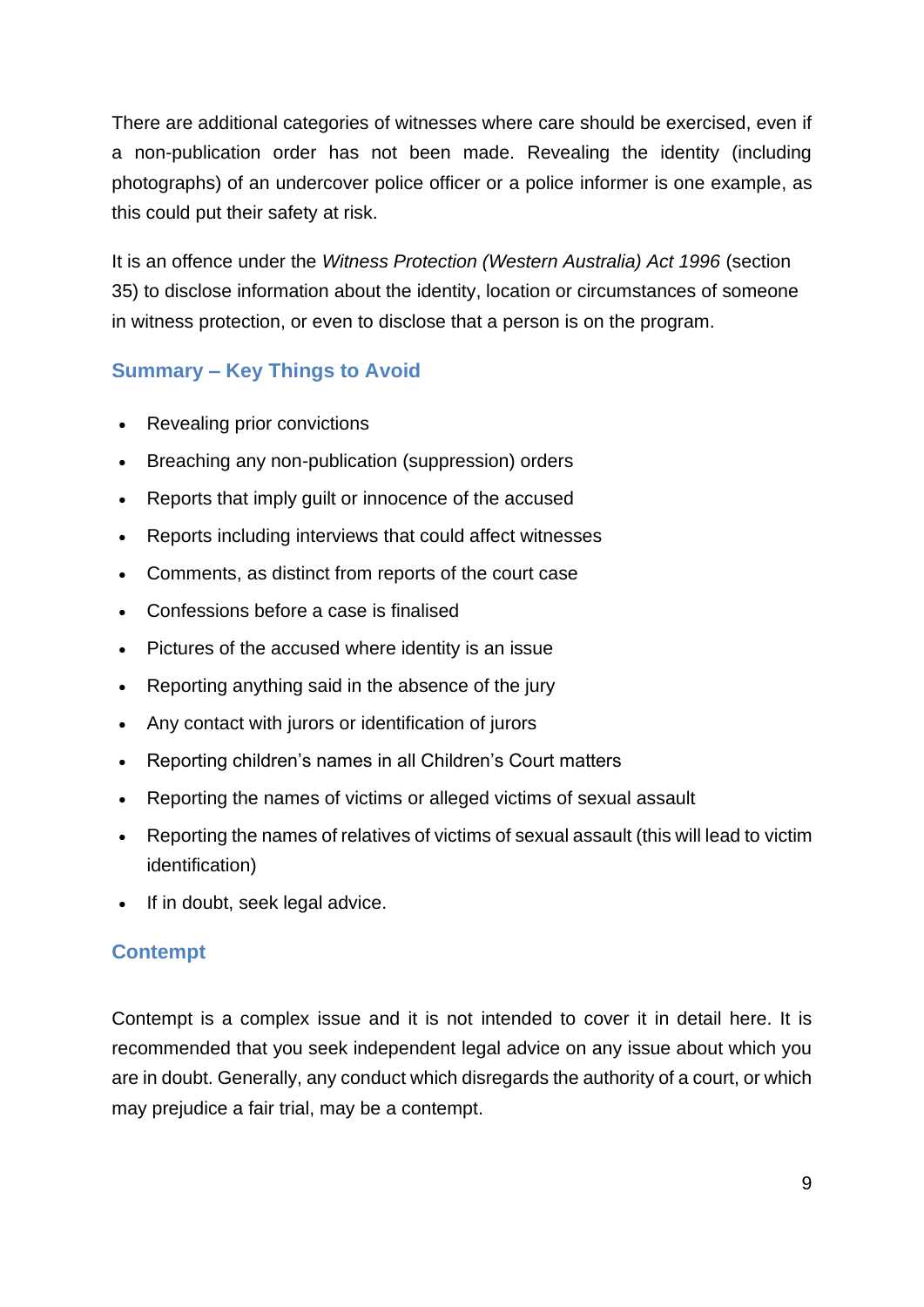Examples of contempt may include ignoring an order of a court, harassing a witness or juror, or verbally abusing a judge or court officer. Contempt is not just the potential to influence jurors, but also includes influencing witnesses. It is unwise to interview people involved in cases, including witnesses, and publish those interviews before proceedings are complete.

The law prohibits the identification of jurors or the disclosure of anything said by jurors during their deliberations. It is a contempt of court to take or publish a photograph, sketch or likeness of a juror or any person summoned to attend the jury pool. Contempt is punishable by the Supreme Court and may lead to a fine or gaol.

## **The period when someone may commit a contempt begins when a charge is laid, a warrant is issued or someone is arrested (or with a civil case, when a writ is issued), and finishes when the proceedings are over.**

In a criminal case, the proceedings end when someone has been sentenced or acquitted. However, it needs to be kept in mind that a decision may be appealed which could lead to a retrial before another jury if that appeal succeeded. Generally, appeals to the Court of Appeal must be commenced within 21 days after the date of the decision being appealed.

## <span id="page-10-0"></span>**Suppression Orders**

All courts have powers to make non-publication (suppression) orders which may prohibit reporting of all or specified parts of proceedings. **It is contempt of court to disobey an order**.

Accredited media have online access to check if suppression orders exist via the **[eCourts Portal](https://ecourts.justice.wa.gov.au/eCourtsPortal/)**. Once accredited, journalists should follow the link on the homepage of the portal to register for an online account.

A Suppression Order Registry is also maintained by the Sheriff's Office and copies of orders can be obtained from the Manager, Media & Public Liaison on (08) 9421 5303 or the Sheriff's Office on (08) 9425 2489 or email: [jurors@justice.wa.gov.au.](mailto:jurors@justice.wa.gov.au)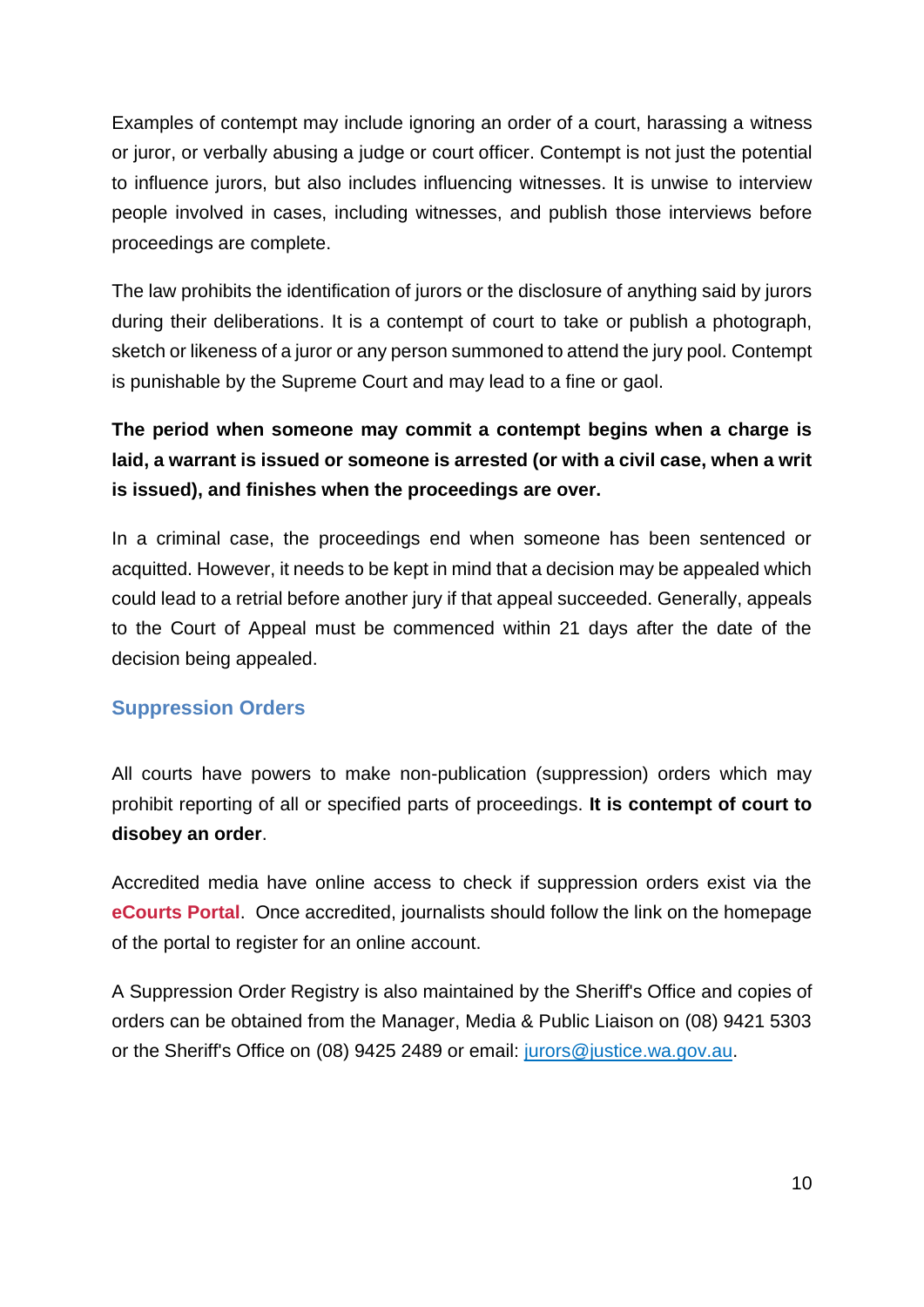## <span id="page-11-0"></span>**Legislative Restrictions on Reporting**

There are numerous statutory restrictions on reporting. Reporters should make themselves familiar with the more common and important pieces of legislation and seek advice where necessary.

In particular, reporters should familiarise themselves with:

#### **Section 171 of the Criminal Procedure Act 2004**

This section provides that criminal proceedings are to be in open court unless a court makes an order to the contrary. A judge or magistrate may make an order excluding a person, group or all members of the public from the court room. An order can also be made prohibiting or restricting publication of the proceedings or any matter that identify a victim or other person. Breach of such orders is a criminal offence.

#### **Section 36C of the Evidence Act 1906**

This section provides that no matter likely to identify the complainant (i.e. the alleged victim) in respect of an alleged or proven sexual offence can be published. This includes anything which could identify the school that a complainant attends. In some cases this will mean that the name of the accused person cannot be published because of the relationship between that person and the complainant.

#### **Section 35 of the Children's Court of Western Australia Act 1988**

This section prohibits the publication of information that could identify a child who is concerned in proceedings in the Children's Court. That prohibition can also extend to children dealt with in the Supreme Court, the District Court and the Court of Appeal. Information that could identify any child who is a victim or alleged victim of any offence, and as a witness is also prohibited.

#### **Section 82C - Family Court of Western Australia Act 1975**

The Family Court of Western Australia is an open court except for the hearing of adoption applications or when a judge otherwise orders. Media representatives, however, should be aware that restrictions exist on the publication of court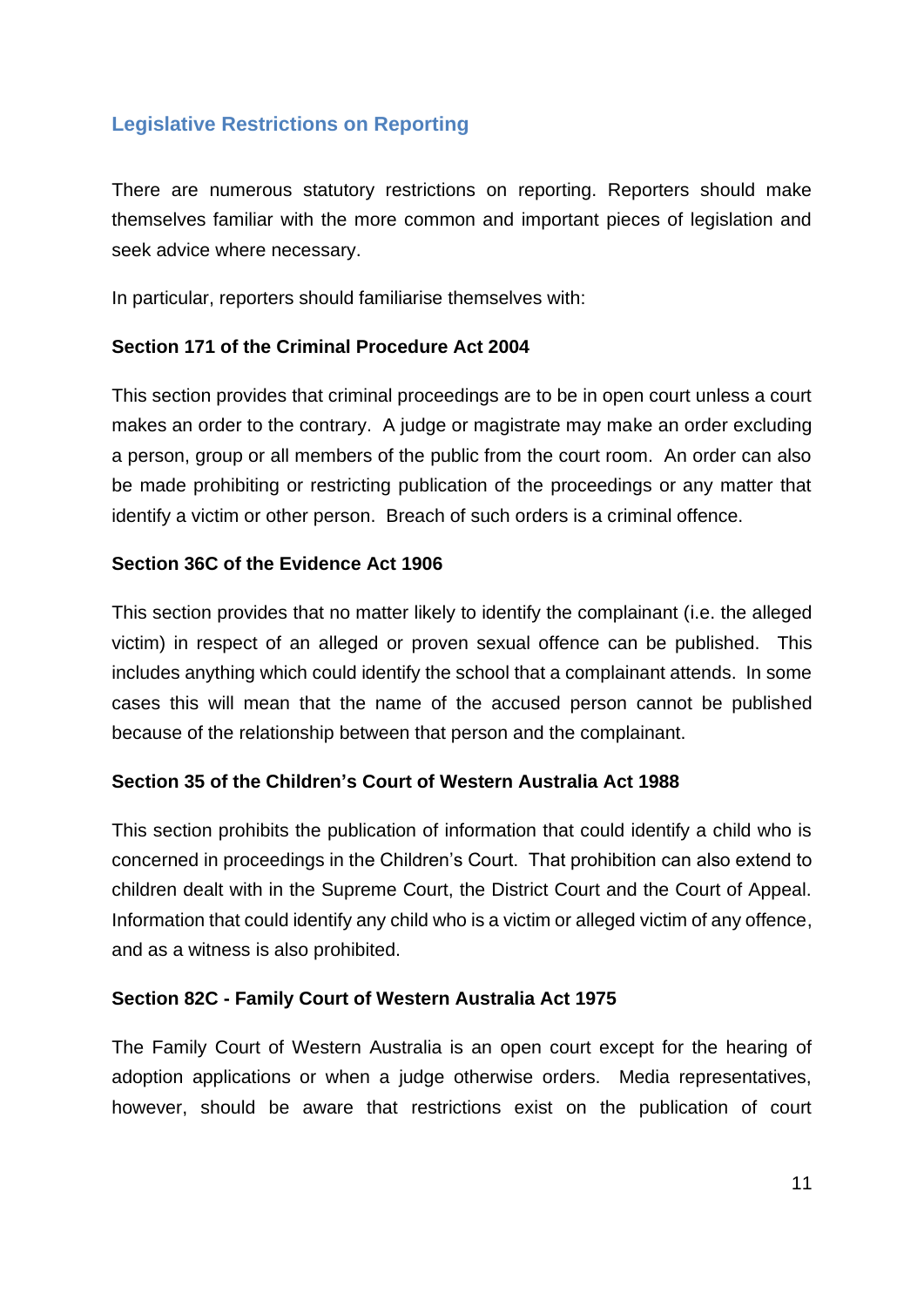proceedings. These restrictions are set out in Section 121of the *Family Law Act 1975 (Cth)* and Section 82C of the *Family Court Act 1975 (WA).* 

Generally, it is an offence to publish or broadcast any account of proceedings that identifies:

- a party to the proceedings;
- a person who is related to or assisted by a party to the proceedings;
- a witness to the proceedings;
- a person in any other way concerned in the matter to which the proceedings relate.

## **Schedule 3 of the Criminal Procedure Act 2004 - Pre-trial statements and examination of witnesses**

It is an offence to publish any evidence given by a witness on an examination before the evidence is given in open court in a trial or in sentencing proceedings.

### **Guardianship and Administration Act 1990**

Under the *Guardianship and Administration Act 1990* (Schedule 1, Part B, Clause 12), it is an offence to publish or broadcast any account of proceedings that identifies:

- a party to the proceedings;
- a person who is related to, or associated with a party to the proceedings or is in any way concerned with the matter; or
- a witness in the proceedings.

## **Children and Community Services Act 2004 – Section 237**

It is an offence to publish information that identifies a person who is or was a child subject to an investigation, or protection application order under the Act or the Child Welfare Act 1947 (rep), except with written authorisation.

#### **Section 27 of the Evidence Act 1906**

This section provides that it is unlawful to publish any question asked in court that a judge or magistrate has ruled is misleading, unduly annoying, harassing, intimidating, oppressive, offensive or repetitive. It is also unlawful to publish any question that the court has informed a witness that he or she is not obliged to answer and has ordered shall not be published.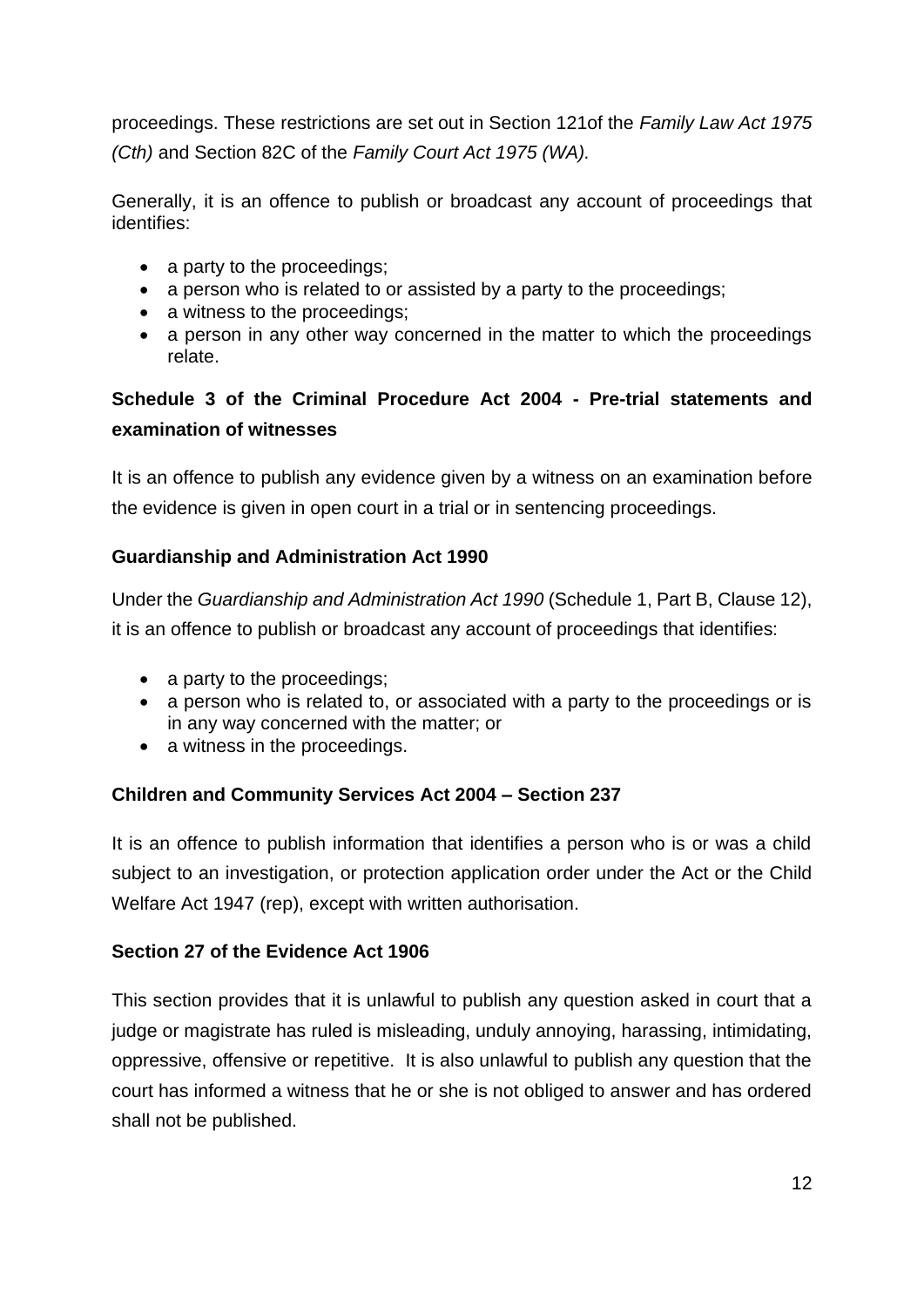## <span id="page-13-0"></span>**CIVIL CASES**

These are cases involving disputes between individuals, companies and government and its instrumentalities.

## <span id="page-13-1"></span>**Civil Trials in the Higher Courts**

Civil proceedings in the Supreme Court and District Court begin with the filing of a writ, summons or notice depending on the type of claim or action. The courts place a strong emphasis on resolving matters to avoid the cost and delay of going to trial, with all defended civil cases subject to mediation prior to trial. Mediations are always private, and not open to the public.

Matters that cannot be resolved are entered for hearing. The court procedure for a civil trial is similar to that of a criminal trial except that a jury is almost never required. The party taking the action is referred to as the plaintiff, and the party defending the action is the respondent.

The judge must decide what the evidence establishes to be the facts of the matter, whether the plaintiff is justified in his or her claim for a remedy, and, where appropriate, make an award of damages or other relief.

## <span id="page-13-2"></span>**APPEALS**

Appeals may be in the criminal or civil jurisdiction. Time limits within which to appeal apply. A single judge may hear an appeal from a magistrate. Appeals from this jurisdiction are heard in the Supreme Court for criminal matters, and the District Court for civil matters. An appeal from a decision of a judge of the Supreme or District Court or the Master of the Supreme Court is heard by the Court of Appeal (Supreme Court). Appeals heard by the Court of Appeal are usually heard by a court comprising three judges. Sentencing appeals are sometimes heard by a court comprising two judges. The matters that come before the court on appeal arise from the grounds of appeal which the appellant sets out in an appeal notice. A matter not raised by those grounds cannot be argued except where leave is given to amend the grounds.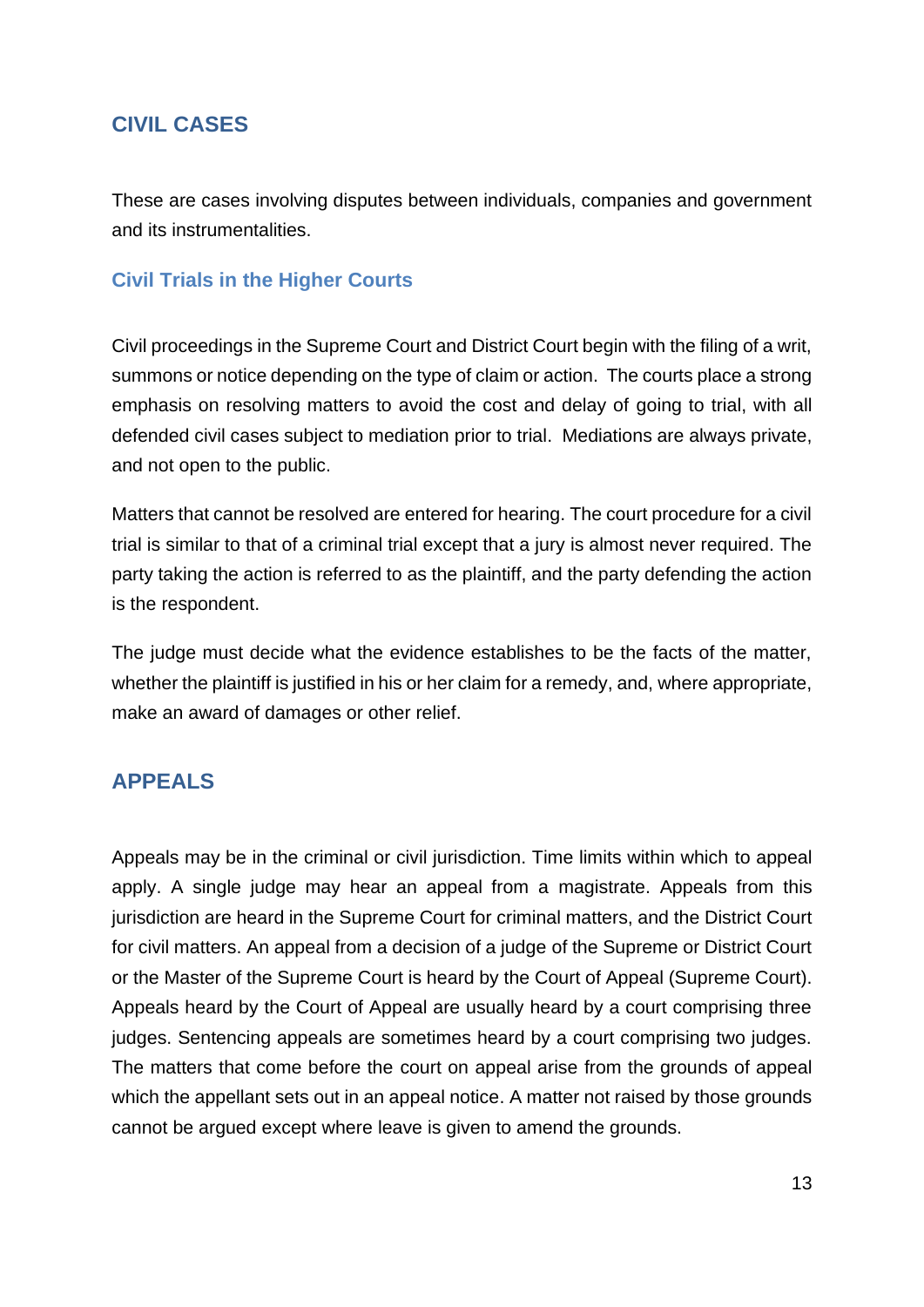## <span id="page-14-0"></span>**WHO'S WHO IN COURT**

## <span id="page-14-1"></span>**Judicial Officers**

All judicial officers are referred to in court as 'Your Honour'. Magistrates sit in the Magistrates Courts while judges sit in the District, Supreme and Family Courts.

In writing, magistrates are described as **Magistrate** *David Smith* or if it is the Chief Magistrate or Deputy Chief Magistrate, then it is Chief Magistrate or Deputy Chief Magistrate upon first reference.

District Court judges are referred to as **Judge** *David Smith*. The Chief Judge of the District Court is referred to as Chief Judge *Jane Smith*.

High Court, Supreme, Federal and Family Court judges are called 'justices' – e.g. **Justice** *David Smith*. The Chief Justices of these courts are referred to as Chief Justice *Jane Smith*. The Court of Appeal has a President, who is referred to by that title.

The Supreme Court also has a judicial officer known as a Master, who deals with interlocutory or preliminary matters prior to trial and hears company matters and any short matters assigned from the Judges' list. The Master is referred to as **Master** *David Smith*.

The State and Deputy State Coroner are referred to as **State Coroner** or **Deputy State Coroner** *Jane Smith*. Other Coroners are referred to as **Coroner** *David Smith*.

#### <span id="page-14-2"></span>**Judicial Staff**

Each judge and master has an associate and an orderly who, in addition to other duties, acts as a point of contact with the media in the courtroom. Magistrates are assisted by an orderly and judicial support officer (JSO) allocated to their court daily.

Any questions should be directed initially to the orderly who will assist where able to do so and who will pass on queries to the judicial support officer or associate where necessary.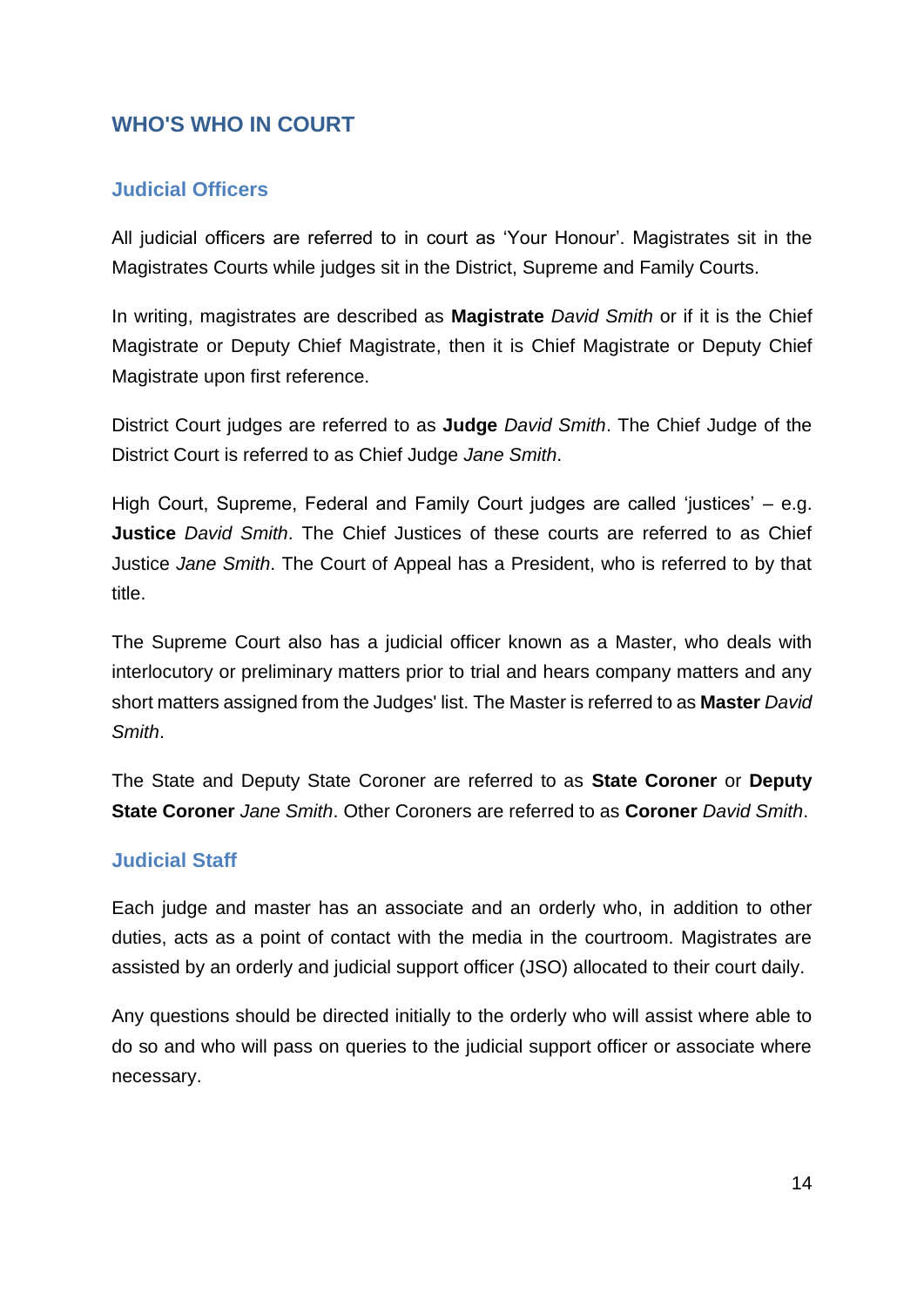## <span id="page-15-0"></span>**Legal Practitioners**

In Western Australia, qualified persons are admitted as barristers and solicitors of the Supreme Court.

A barrister is a legal practitioner who argues cases in court. Barristers who practise at the WA Bar receive briefs from solicitors but otherwise do not have direct dealings with clients. A solicitor deals directly with clients, taking instructions from them.

In WA, a person may practise both as a barrister and as a solicitor, so it is possible for a solicitor to take instructions and to appear in court as the barrister acting on those instructions. Some barristers elect to practise only as barristers and do so at the independent bar. A barrister in court is described as 'Counsel' for a particular party.

In a criminal trial, the prosecutor sits at the end of the bar table closest to the jury box, and the defence lawyer/counsel sits at the other end of the bar table. The jury box is not always in the same place in all courtrooms and this means that sometimes the prosecutor will be on the left and other times on the right.

## <span id="page-15-1"></span>**Senior Counsel**

Practitioners who have attained professional eminence at the bar, and occasionally in other areas, may apply to be appointed as a Senior Counsel (SC). In the past, this appointment was known as Queen's Counsel (QC).

<span id="page-15-2"></span>In Court, a Senior or Queen's Counsel wears a silk gown (which is why they are sometimes referred to as 'silks'). This differs from the cloth gown worn by other barristers and has a square flap of fabric at the back.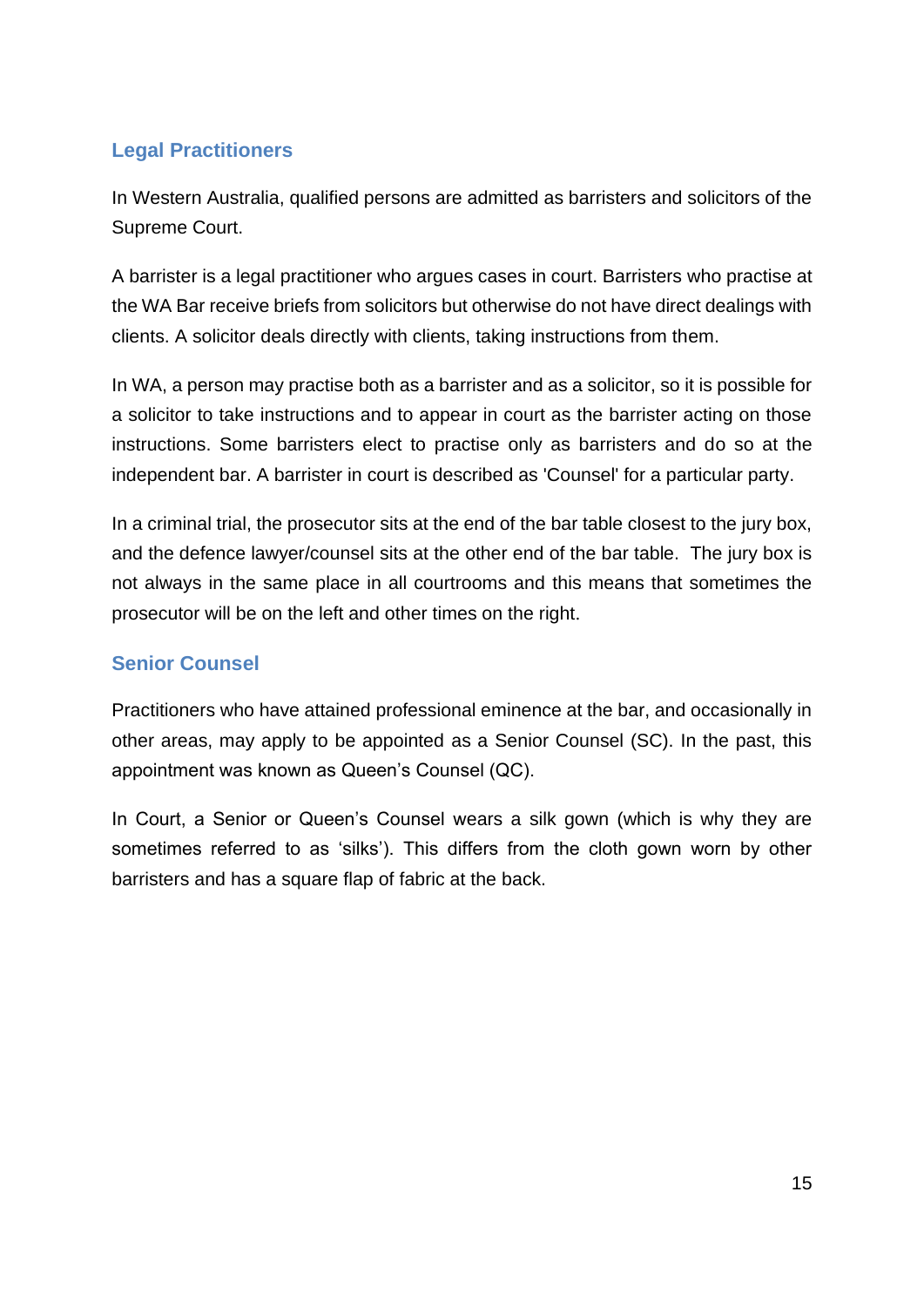## **MEDIA ACCESS**

#### **Media Accreditation**

Media accreditation for reporting in Western Australian courts is required. To obtain accreditation please complete the **[application](https://www.supremecourt.wa.gov.au/_files/Media/2022/Mediaaccreditationundertaking-SupremeCourtofWA.pdf) form** and email it to the Manager, Media & Public Liaison for the Courts. Accredited journalists will be provided photo identification issued by the Supreme Court that is valid in each jurisdiction.

#### <span id="page-16-0"></span>**Media Liaison and Facilities**

Media queries relating to the Supreme Court, District Court, Family Court of Western Australia, Magistrates Court, Children's Court, State Administrative Tribunal and the Coroner's Court should be directed to the Manager, Media and Public Liaison for the Courts.

Contact: Tel: (08) 9421 5303; Mob: 0439 953 898 Email: [courtmedia@justice.wa.gov.au](mailto:courtmedia@justice.wa.gov.au)

The Manager, Media and Public Liaison has an office at the Supreme Court, David Malcolm Justice Centre, 28 Barrack St, Perth.

Media rooms are provided in the District and Supreme Court buildings. The District Court media room is found on the ground floor with the entry from the main lobby. A code is required.

A Supreme Court media room is available at the David Malcolm Justice Centre, with card access only. At the 1903 building, a code is required to access the media room.

It should be noted that the media policies outlined in this publication are designed to assist working journalists. Copies of sentencing transcript will not be provided to students, nor is general transcript readily available.

## <span id="page-16-1"></span>**Conduct in Court**

**Access and Seating**: The courts are open to the media and the public, unless in special circumstances when a court orders otherwise. Seating is usually provided for media at a media bench or in specifically allocated seats in the public gallery.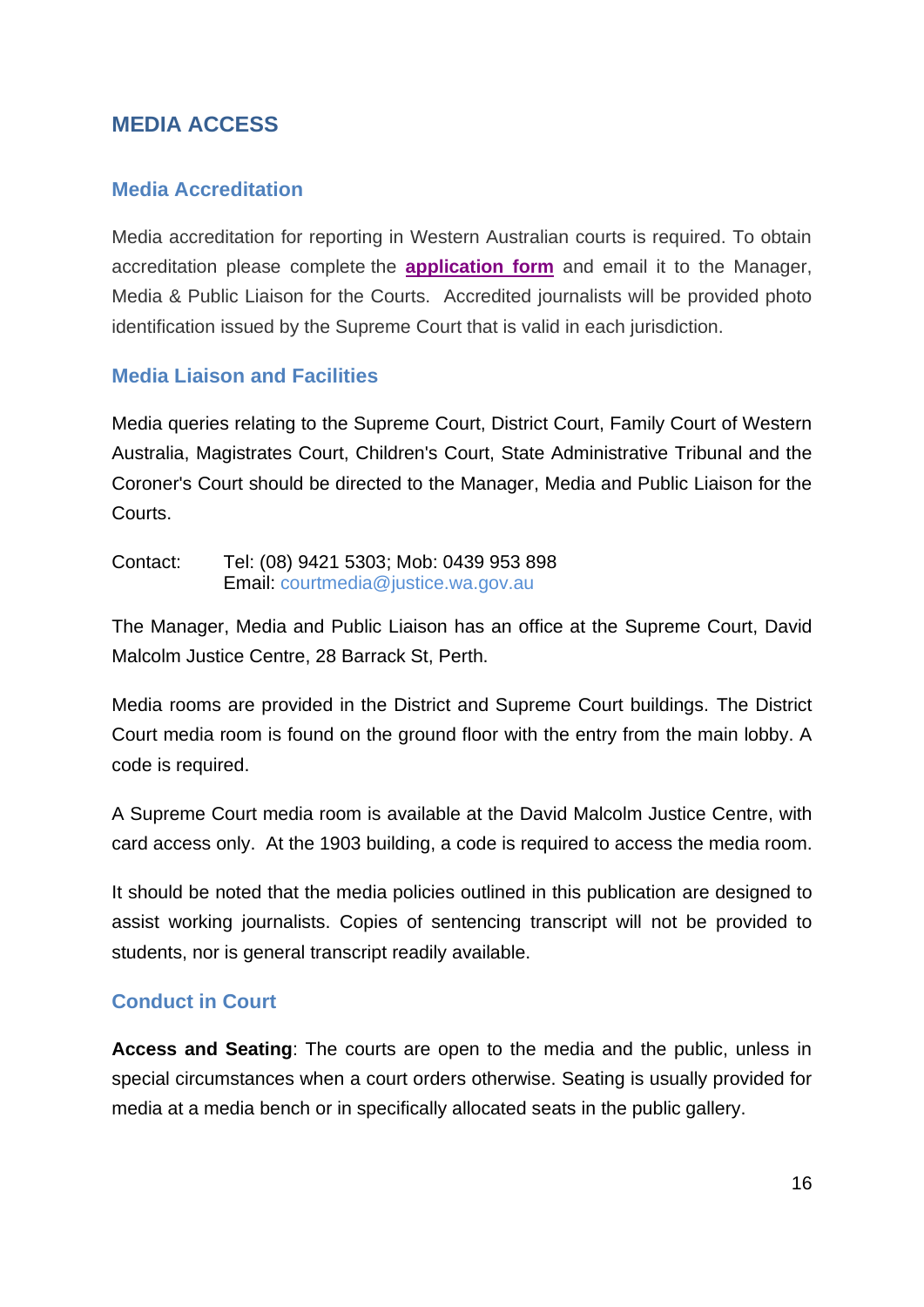**Etiquette:** When entering or leaving a courtroom, it is customary to bow towards the judge. Talking, smoking, and eating in court is not permitted.

**Behaviour:** A judge or magistrate is in charge of the courtroom and may order the removal of anybody who behaves or is dressed inappropriately.

**Equipment:** Accredited members of the media are permitted to use electronic devices connected to the Internet, such as laptops, tablets and smart phones, from inside WA courts, subject to any direction by the presiding judicial officer.

To use these devices inside the courtroom, journalists must carry and show their Court Media Accreditation if requested by security staff. Use of electronic devices while court is in session must not interfere with the Court, so must be on silent.

Recording or filming inside a courthouse is not permitted.

**Sketching:** Sketches of a courtroom scene are not permitted without the permission of the judge or magistrate. Media requests should be made to the judge through the associate or the judicial support officer (JSO) to the magistrate.

#### <span id="page-17-0"></span>**Keeping Track of Cases – eCourts Portal**

The Courts of Western Australia have a public website providing lists of daily court cases in every courthouse in the State as well as an individual's upcoming court appearances. This site is helpful for tracking the progress of an individual's case. The listing includes the charges, jurisdiction, next court date, hearing type, location and current plea. Go to:<https://ecourts.justice.wa.gov.au/eCourtsPortal/>

**Note: - If a matter has a suppression order, it will not register on the portal. - A search of an accused person's name will not register on the day of their appearance, so use the Detailed Court List Report instead.**

#### <span id="page-17-1"></span>**Daily Court Lists, Upcoming Hearing and Results**

Accredited and eCourts registered media representatives can access detailed court lists via the eCourts Portal. When producing the **Detailed Court List Report**, users will only be able to select a report date for the **current day**. Instructions are available from the Manager, Media & Public Liaison.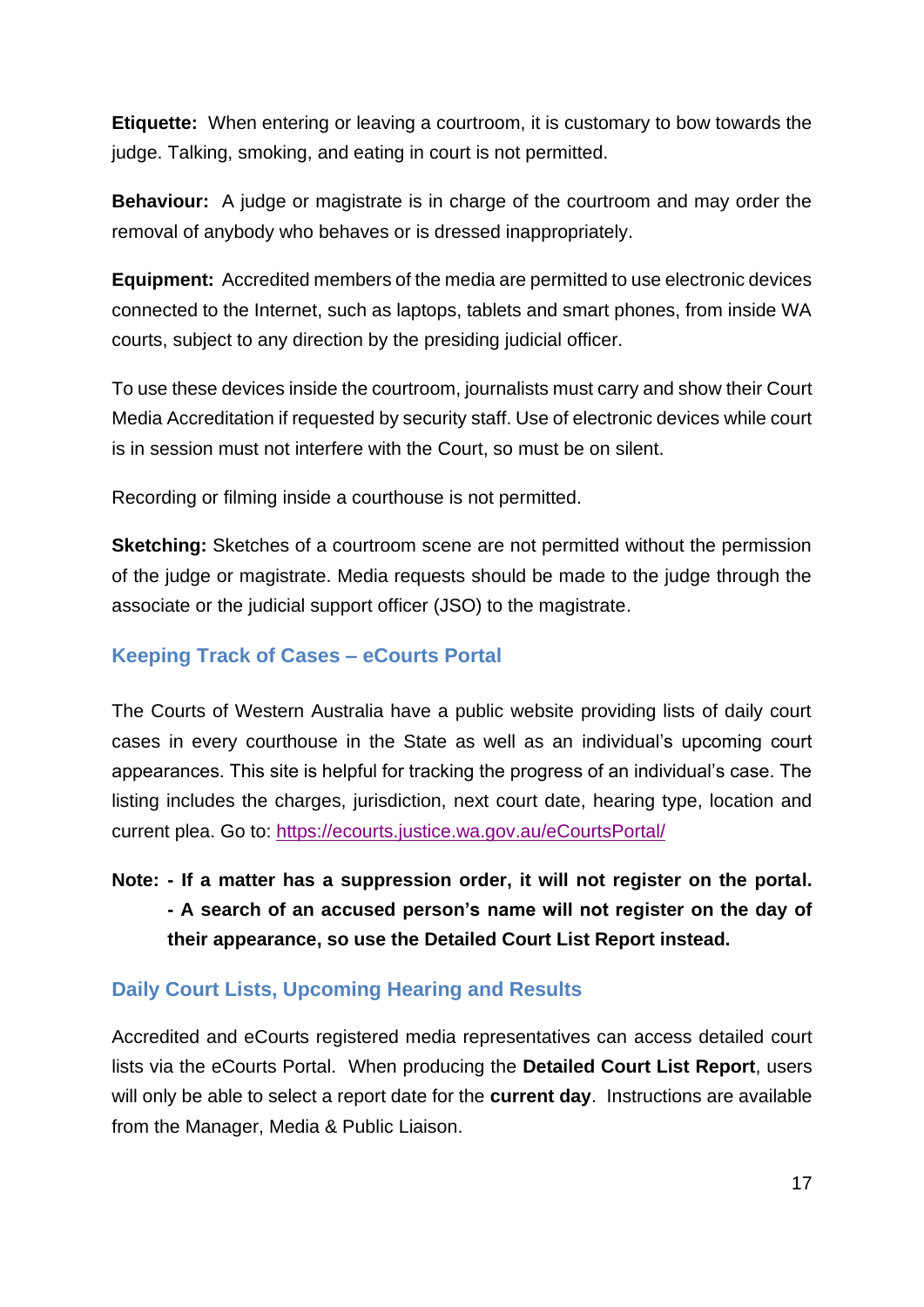Court lists are also published daily on the courts' websites and journalists can subscribe online to daily lists for the Supreme and District Courts.

Court lists, setting out the time a matter will commence and courtroom, are generally posted on electronic boards in the foyer of court buildings.

The Manager, Media & Public Liaison also provides lists for media on upcoming matters, such as trials, status conferences, first appearances and appeals, in both the District and Supreme Courts. These lists are usually prepared one to two months in advance.

For regional court hearings (circuits) for the District and Supreme Courts, journalists can apply to be emailed upcoming circuit hearings, including sentencing and trials.

Results on court appearances should be obtained from the registry of the relevant court, or from the Manager, Media & Public Liaison.

### <span id="page-18-0"></span>**Access to Transcript, Exhibits, Writs & other documents**

The media may report information relating only to documents which have been tendered as exhibits (those which form part of the evidence and official court proceedings). Documents and other material referred to as 'marked for identification' have not been tendered and cannot be used in reporting.

#### **Transcript and Sentencing Remarks**

Transcript of **sentencing remarks** of judges in the **District** and **Supreme Courts** is available to the media free of charge on request to the Manager, Media & Public Liaison. When requesting sentencing transcript, please provide the **offender's name, court file number, courtroom, judicial officer and time of sentencing**. Transcript will be emailed. Please be aware that delays do sometimes occur. Please note that this document is not a public document. It is unedited transcript so must not be posted online, forwarded or the document itself published. It remains the responsibility of the journalist to be aware of any relevant laws or suppression orders regarding nonpublication of details in the transcript such as the identity of complainants.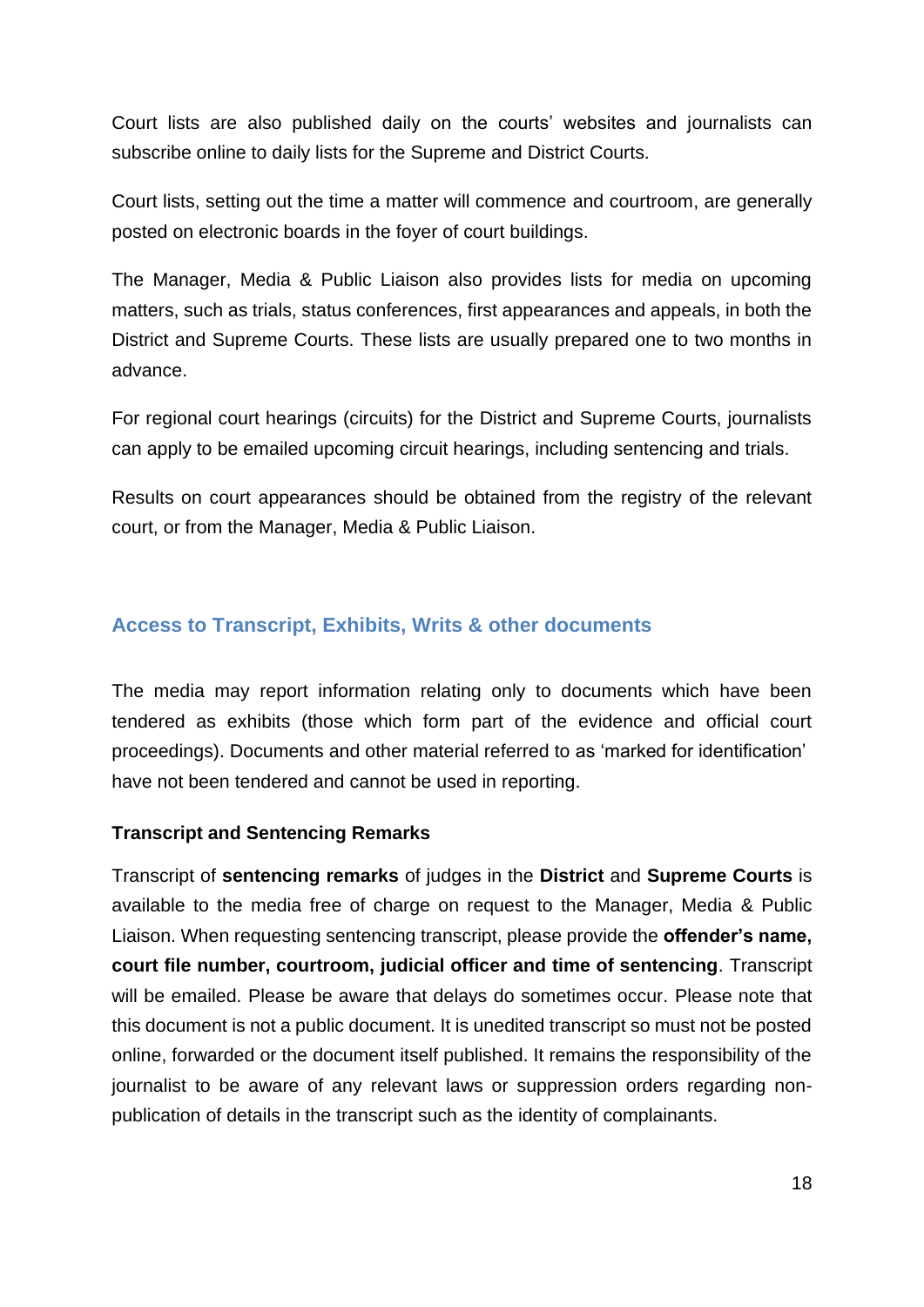The majority of Supreme Court sentencing remarks are published on the Supreme Court website [\(www.supremecourt.wa.gov.au\)](http://www.supremecourt.wa.gov.au/) and the [eCourts Portal](https://ecourts.justice.wa.gov.au/eCourtsPortal/) for one month after the delivery of the sentences. There is no restriction on republishing these published remarks but the onus is on the media to ensure that any legal restrictions are complied with. It may take a few days for the remarks to be published.

For accuracy of quotes, names and spelling, it is possible to request access to transcript in **current** trials before the **Supreme and District Courts**. Access is for viewing only, and at the discretion of the presiding judge. Enquiries should be made through the Manager, Media and Public Liaison.

Other than those instances outlined above, requests for **copies** of transcript will be referred to the Principal Registrar of the Court concerned for consideration, and a fee per page is charged.

Copyright of transcripts belongs to the State. Unauthorised copying or dissemination of transcripts may constitute a breach of copyright or even contempt.

Transcript is not readily available in the **Magistrates** and **Children's Court**.

In the **Magistrates Court**, most hearings are recorded but not transcribed. It is still possible for media to request access to the transcript. To apply, complete a [Form 1](https://www.magistratescourt.wa.gov.au/_files/MCG_Form_1_Request_court_record.pdf) available on the Magistrates Court website. Please note, [fees](https://www.magistratescourt.wa.gov.au/_files/Magistrates_Court_Fees.pdf) per page are payable. Email the completed Form 1 directly to the Court where the matter was heard (for example: [perthmagistratescourt@justice.wa.gov.au\)](mailto:perthmagistratescourt@justice.wa.gov.au) and use the **Subject: Media Form 1 – Transcript Request. Note:** An affidavit is not required by media when applying for transcript.

For **Children's Court** transcripts: if the matter was heard by a magistrate, submit a [Transcript Request Form](https://www.childrenscourt.wa.gov.au/_files/Transcript_Request_Form.pdf) available on the Children's Court website [\(fees](https://www.childrenscourt.wa.gov.au/_files/court_fees.pdf) will apply). If a sentence was imposed by the President, transcript requests can be made to the Manager, Media and Public Liaison.

#### **Exhibits**

The Supreme and District Courts have a policy regarding the release of copies of documents, audio visual recordings or images once tendered in evidence (exhibits) in criminal and civil cases.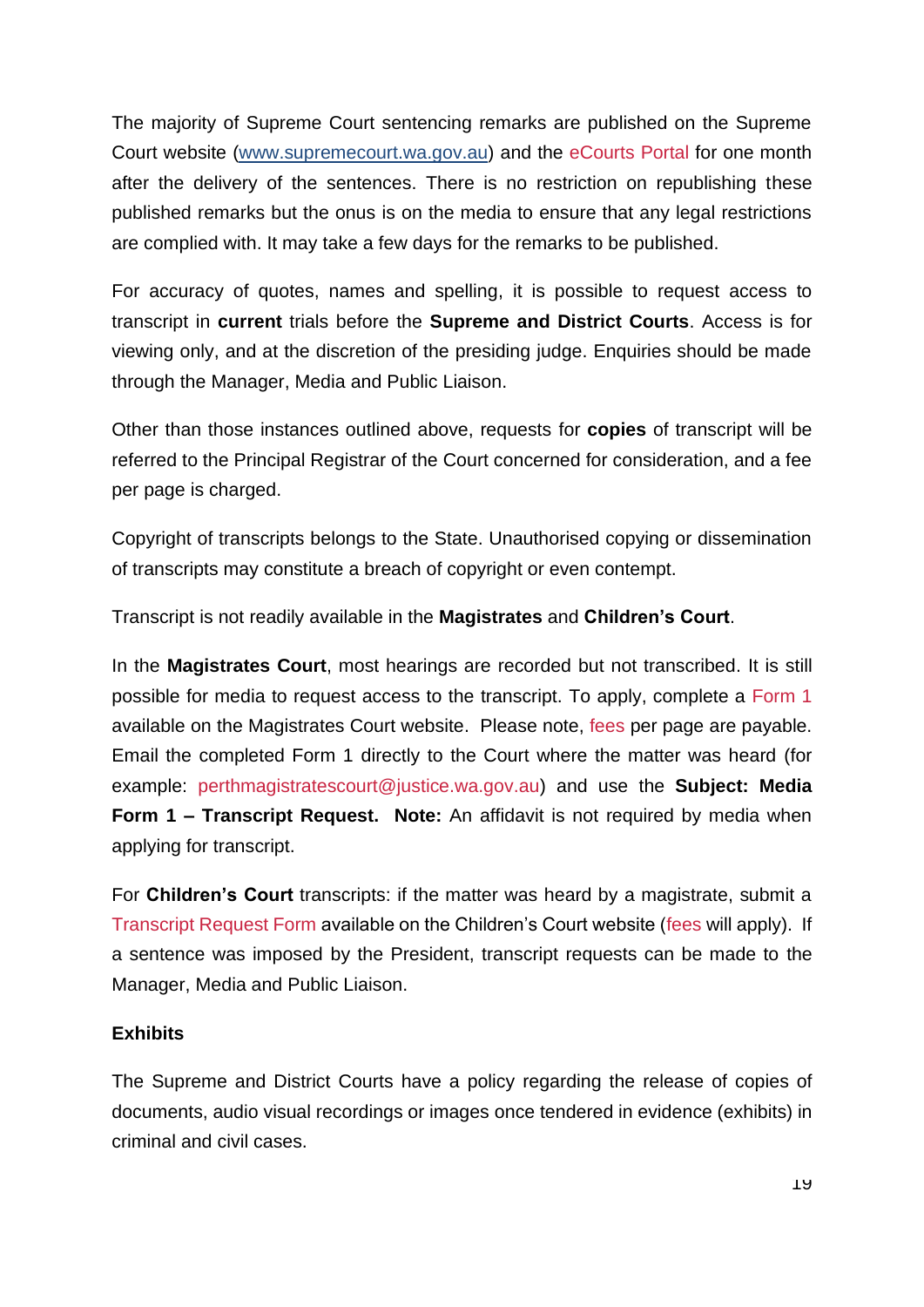To make an exhibit application, follow the template in the [How to Apply for Copies of](https://www.supremecourt.wa.gov.au/_files/How_to_Apply_for_Copies_of_Exhibits.pdf)  [Exhibits](https://www.supremecourt.wa.gov.au/_files/How_to_Apply_for_Copies_of_Exhibits.pdf) guideline on the **Supreme Court** website or the [District Court Consolidated](https://www.districtcourt.wa.gov.au/_files/DC_Consolidated_Criminal_Procedure.pdf)  [Practice Directions](https://www.districtcourt.wa.gov.au/_files/DC_Consolidated_Criminal_Procedure.pdf) under **Requests by Media for Access to Court Records**.

Applications are made directly to the judge's associate via email. Associate contact details are available on the courts' websites. Each exhibit application is dealt with on a case-by-case basis, and may not be considered until the conclusion of a trial.

Issues that will be considered in determining if it is appropriate to release an exhibit include the victim's interests and privacy; whether the exhibit is of a graphic nature; whether the exhibit identifies a child, police undercover operative or protected witness; and whether proceedings or other related investigations are finalised.

Applications for exhibits tendered in the **Magistrates Court** must be made by submitting a [Form 1](https://www.magistratescourt.wa.gov.au/_files/MCG_Form_1_Request_court_record.pdf) available on the Magistrates Court website. Please note, [fees](https://www.magistratescourt.wa.gov.au/_files/Magistrates_Court_Fees.pdf) are payable. Email the completed Form 1 directly to the Court where the matter was heard (for example: [perthmagsitratescourt@justice.wa.gov.au\)](mailto:perthmagsitratescourt@justice.wa.gov.au) using the **Subject: Media Form 1 – Exhibit Request. Note:** An affidavit is not required by media when applying for an exhibit.

#### **Judgments**

As part of the public process of the courts where judges decide cases, they are required to publish their reasons. An appeal court will likewise publish and distribute reasons for its decisions.

Judgments from the Supreme Court and District Court are available on the courts' websites or via the [eCourts Portal.](https://ecourts.justice.wa.gov.au/eCourtsPortal/)

**Reasons for decisions and judgments** handed down in the Supreme Court (including the Court of Appeal) and District Court are ordinarily published on the court websites on the day of delivery. Requests for copies should be directed to the associate to the presiding judge or the Manager, Media and Public Liaison.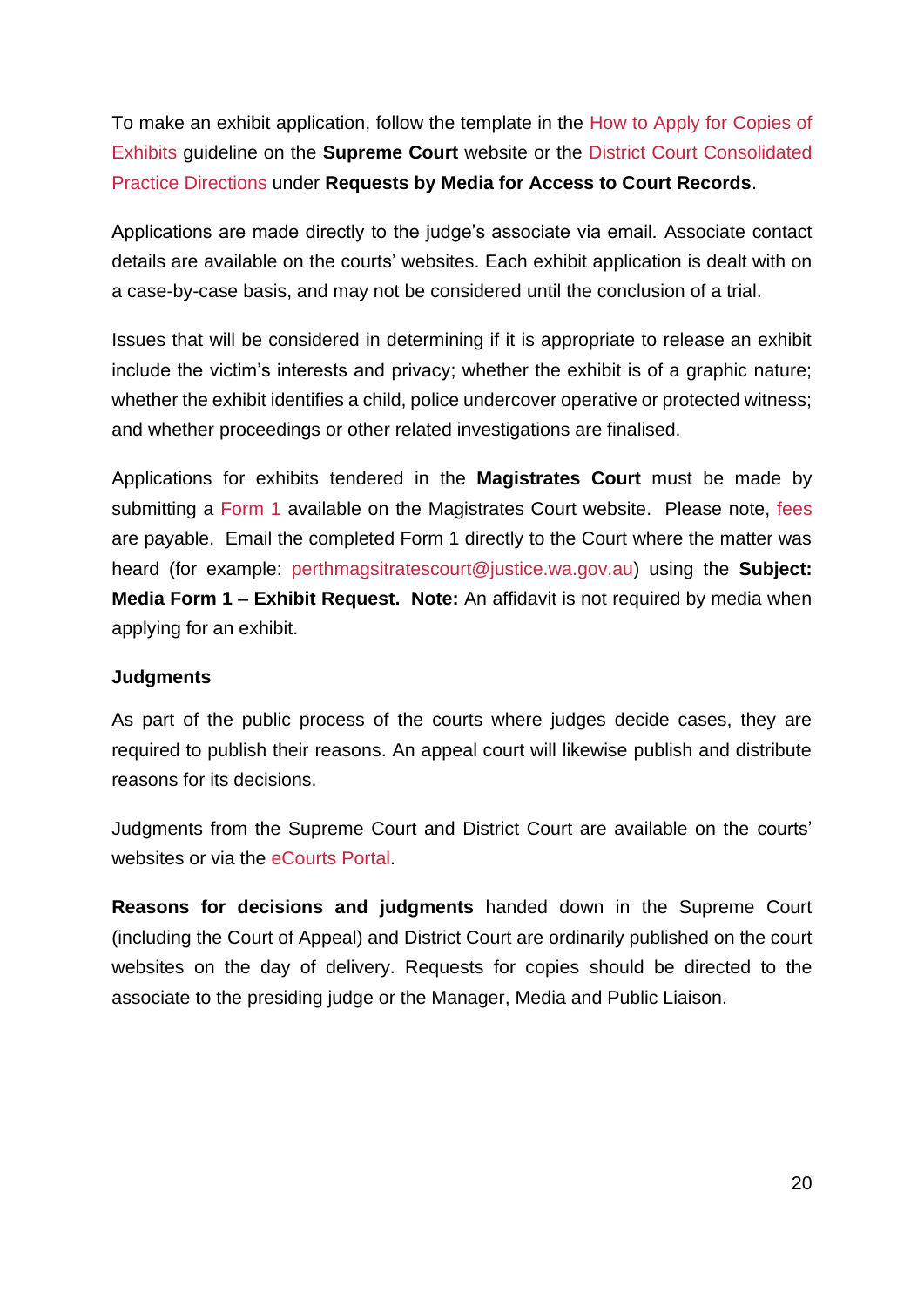#### **Other Documents**

#### **Writs, Appeal Notices, Judgments & Orders**

Any person is entitled on payment of the prescribed fee to search for, inspect and take a copy of any **writ** and any 'statement of claim' indorsed on the writ, **an originating application** under the *Corporations Act 2001,* any **appeal notice** filed under the *Supreme Court (Court of Appeal) Rules 2005* and any **judgment or order** of the Court.

For Supreme Court writs, email: [central.office@justice.wa.gov.au.](mailto:central.office@justice.wa.gov.au) For District Court writs, email: *civildc@justice.wa.gov.au.* To obtain a copy of an appeal notice, email the Manager, Media and Public Liaison.

#### **Victim Impact Statements and Pre-Sentence Reports**

Victim impact statements, unless read to the court, are confidential documents and will not be released to the media. Other information, such as pre-sentence reports and records of conviction, not read in court, cannot be released.

#### <span id="page-21-0"></span>**News Conferences and Statements**

<span id="page-21-1"></span>Judges, magistrates and court staff do not give interviews or news conferences relating to cases before the courts. This is because judges and magistrates speak publicly through their reasons and rulings which form part of the trial process in relation to which appeals may be conducted. It is inappropriate for them to add to or detract from what they have said other than as part of the trial process itself.